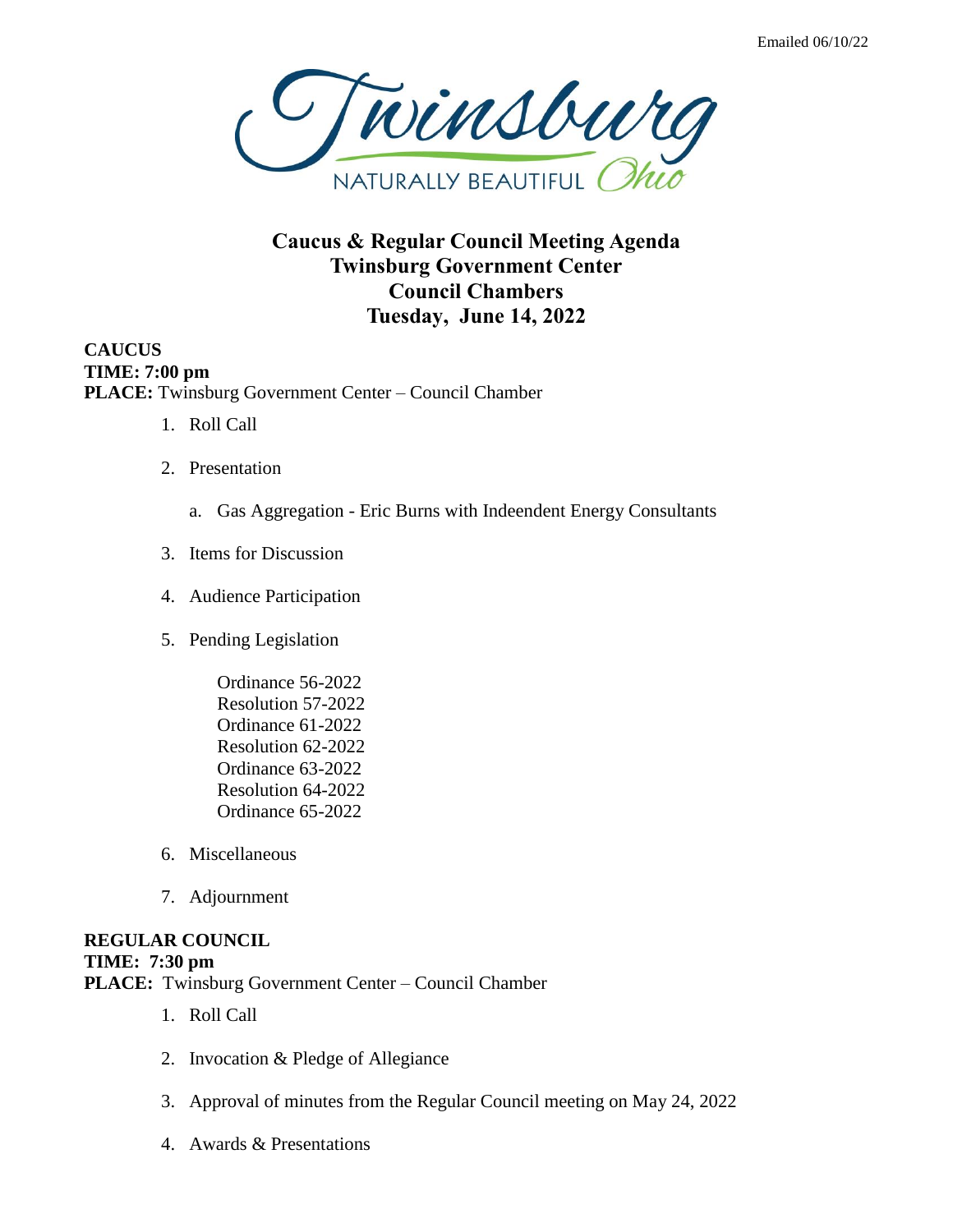- a. CERT Member Recogintion Paul Bell, Nick Gichenko and Phil Weiss
- 5. Audience Participation
- 6. Council Communication and Committee Reports
	- a. David Post Environmental, Finance, Capital Improvements, Public Works
	- b. Bill Furey ARB, Finance, Treasury Investment, Tax Incentive, JEDI
	- c. Scott Barr Planning, Public Safety, Volunteer Fireman's Board, Community Relations
	- d. Sam Scaffide BZA, Public Works, Public Safety
	- e. Daisy Walker Charter Review/Oversight, Chamber, Community Relations, JEDI
	- f. Greg Bellan Finance, Golf Advisory, Public Works, Public Safety
	- g. Karen Labbe Parks & Recreation, JEDI, Fitness Advisory, Twins Day, Districting
- 7. Mayor's Report
- 8. Department Head Reports
- 9. Legislation

**ORDINANCE 56-2022** - AN ORDINANCE AMENDING THE POLICY FOR THE HANDLING OF CONTRACTS FOR CAPITAL IMPROVEMENT PROJECTS IN EXCESS OF TWENTY-FIVE THOUSAND DOLLARS. (Stands on Second Reading)

**RESOLUTION 57-2022 – REVISED -** A RESOLUTION CONFIRMING THE PLANNING COMMISSION'S APPROVAL OF THE FINAL SITE PLAN FOR PROJECT GUMBO DATE STAMPED RECEIVED MAY 10, 2022; AND DECLARING AN EMERGENCY

**ORDINANCE 61-2022 -** AN ORDINANCE ADOPTING THE TAX BUDGET OF THE CITY OF TWINSBURG, OHIO, FOR THE FISCAL YEAR BEGINNING JANUARY 1, 2023, AND SUBMITTING THE SAME TO THE COUNTY AUDITOR

**RESOLUTION 62-2022 -** A RESOLUTION AUTHORIZING THE MAYOR TO ENTER INTO AND EXECUTE A RENEWAL AGREEMENT ON BEHALF OF THE CITY OF TWINSBURG THROUGH LOVE INSURANCE AGENCY FOR THE PURPOSE OF LIABILITY AND PROPERTY INSURANCE THROUGH THE OHIO PLAN.

**ORDINANCE 63-2022 -** AN ORDINANCE AMENDING THE CURRENT YEAR APPROPRIATIONS FOR THE GENERAL REVENUE ACCOUNT AS ESTABLISHED IN ORDINANCE 15-2022, THE APPROPRIATION ORDINANCE OF THE CITY OF TWINSBURG FOR THE YEAR 2022; AND DECLARING AN EMERGENCY.

**RESOLUTION 64-2022 -** A RESOLUTION AUTHORIZING THE MAYOR TO ENTER INTO A MEMORANDUM OF UNDERSTANDING WITH THE INTERNATIONAL ASSOCIATION OF